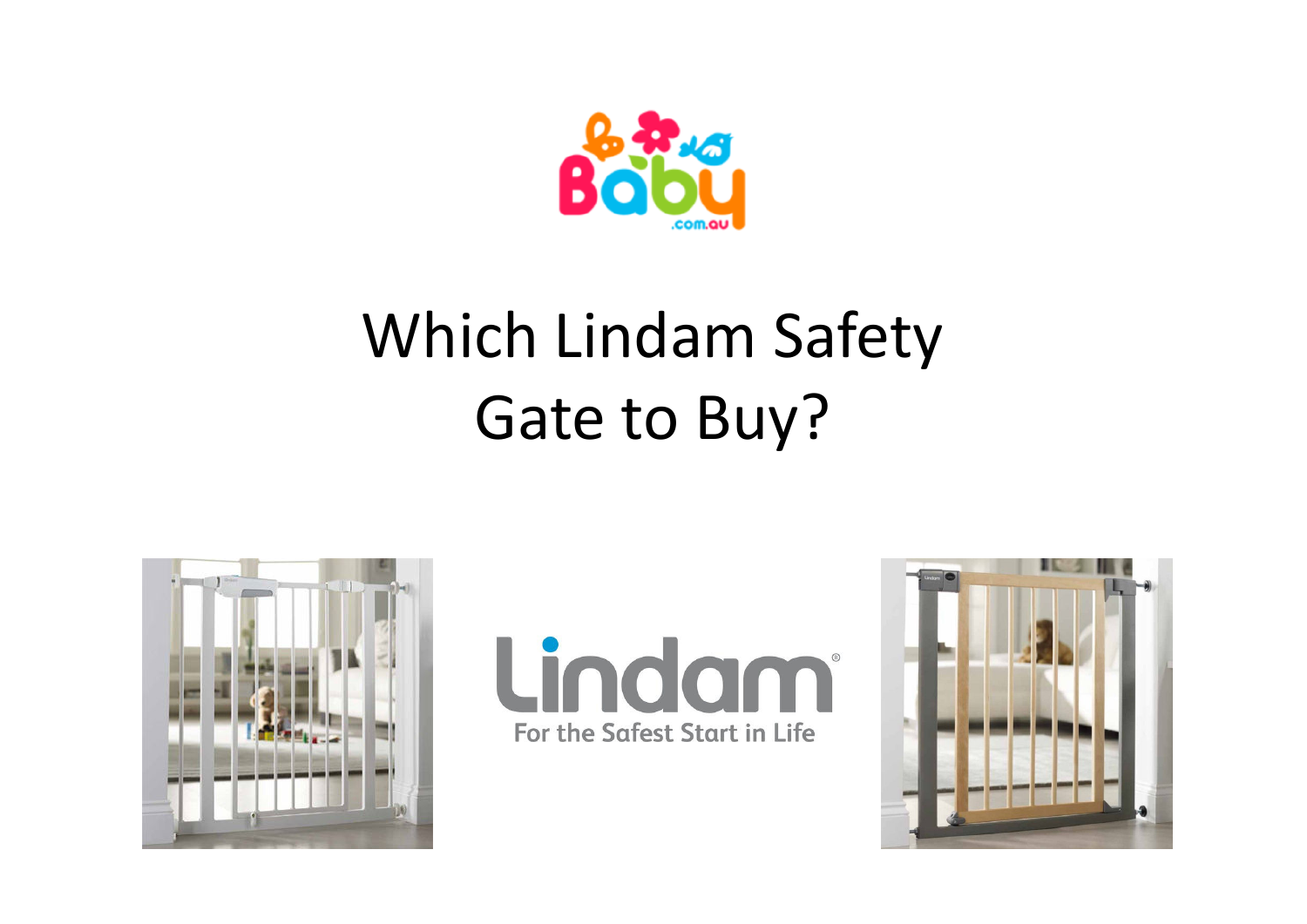# Some Lindam Gate Basics

Lindam are the biggest selling baby safety gates in a number of countries including the UK.

At Baby.com.au we sell four models of Lindam gates

- Axis
- Orto
- Deco
- Numi

The gates all feature a squeeze and lift handle for easy one handed opening

See Lindam's video page here http://www.youtube.com/user/LindamUK/videos

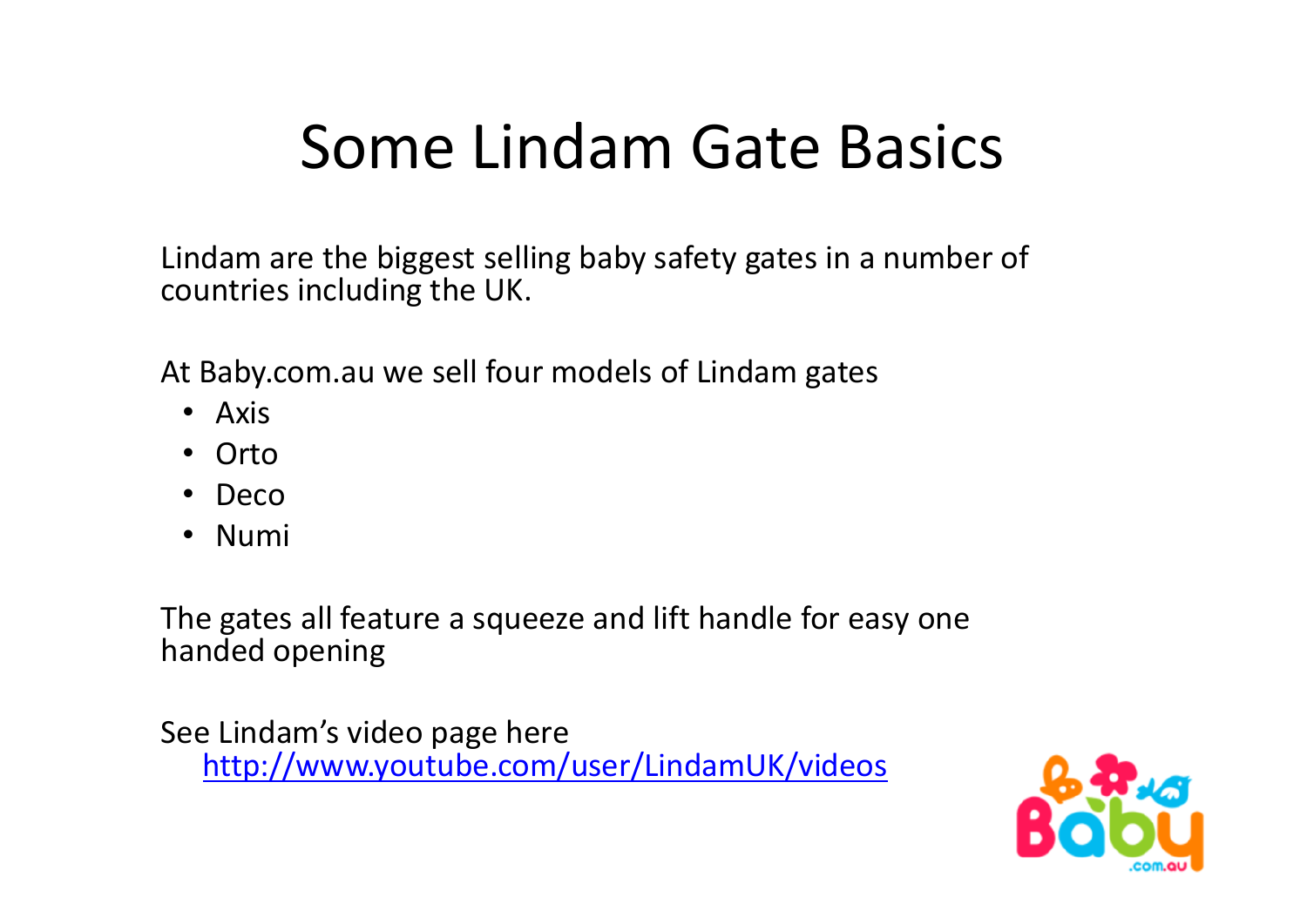#### The Sure Shut range - Axis and Orto



**Sure Shut Axis**

| <b>Height</b>                    | 75cm              | 75cm     |
|----------------------------------|-------------------|----------|
| <b>Width</b>                     | 75-82cm           | 75-82cm  |
| <b>Max width with extensions</b> | 138 <sub>cm</sub> | 138cm    |
| Auto close                       | <b>No</b>         | Yes      |
| <b>Pressure or screw mount</b>   | Pressure          | Pressure |
| Colour                           | White             | White    |
| Two way opening                  | Yes               | Yes      |



 **Sure Shut Orto**75-82cm

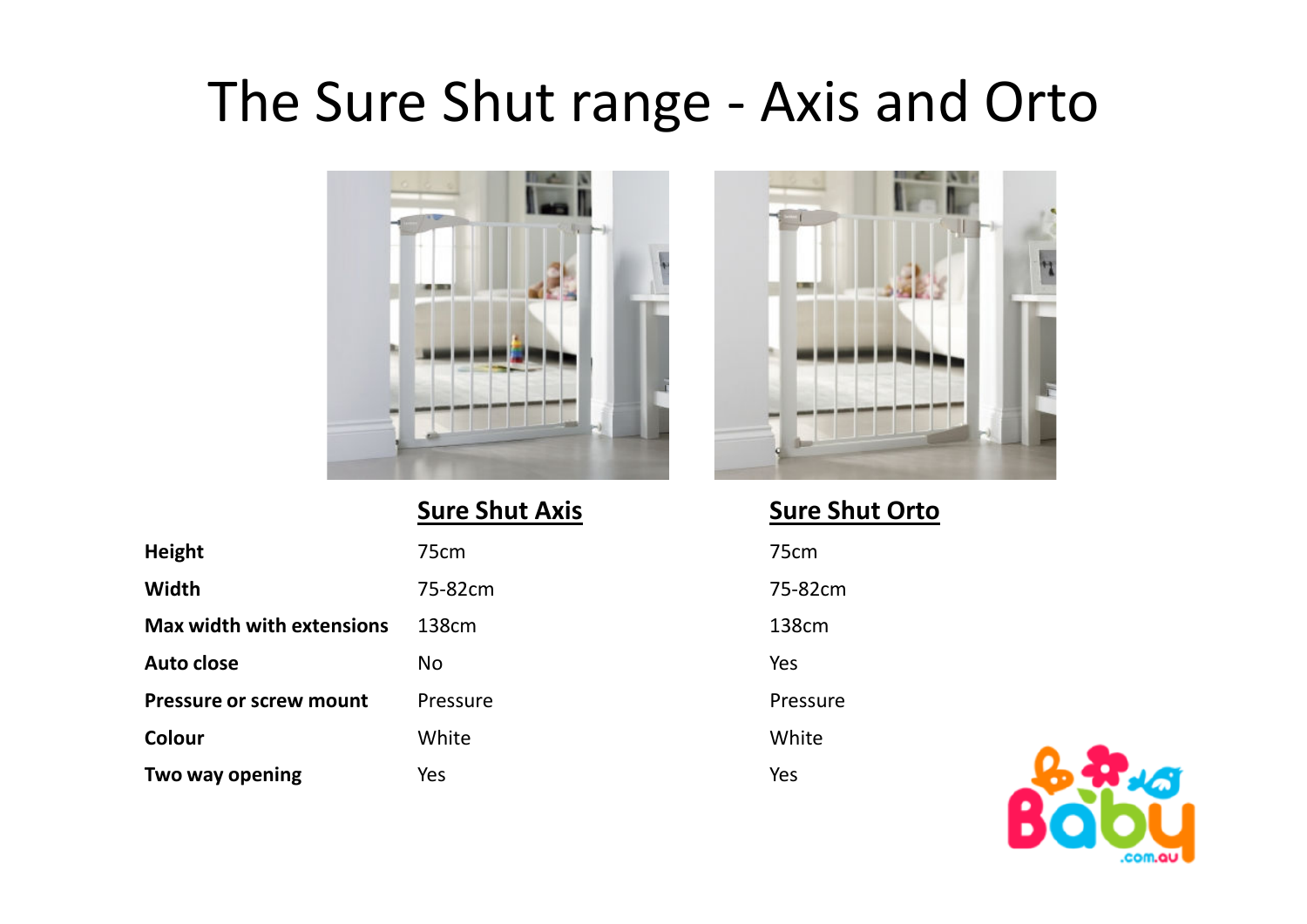#### The Deco and Numi range



**Sure Shut Deco**

| <b>Height</b>                    | cm                | cm            |
|----------------------------------|-------------------|---------------|
| Width                            | 75-82cm           | 67.5-101cm    |
| <b>Max width with extensions</b> | 138 <sub>cm</sub> | No extensions |
| <b>Auto close</b>                | <b>No</b>         | No            |
| <b>Pressure or screw mount</b>   | Pressure          | <b>Screw</b>  |
| Colour                           | Steel/Wood        | Aluminium     |
| Two way opening                  | Yes               | Yes           |



 **Numi** 67.5-101cm

.com.au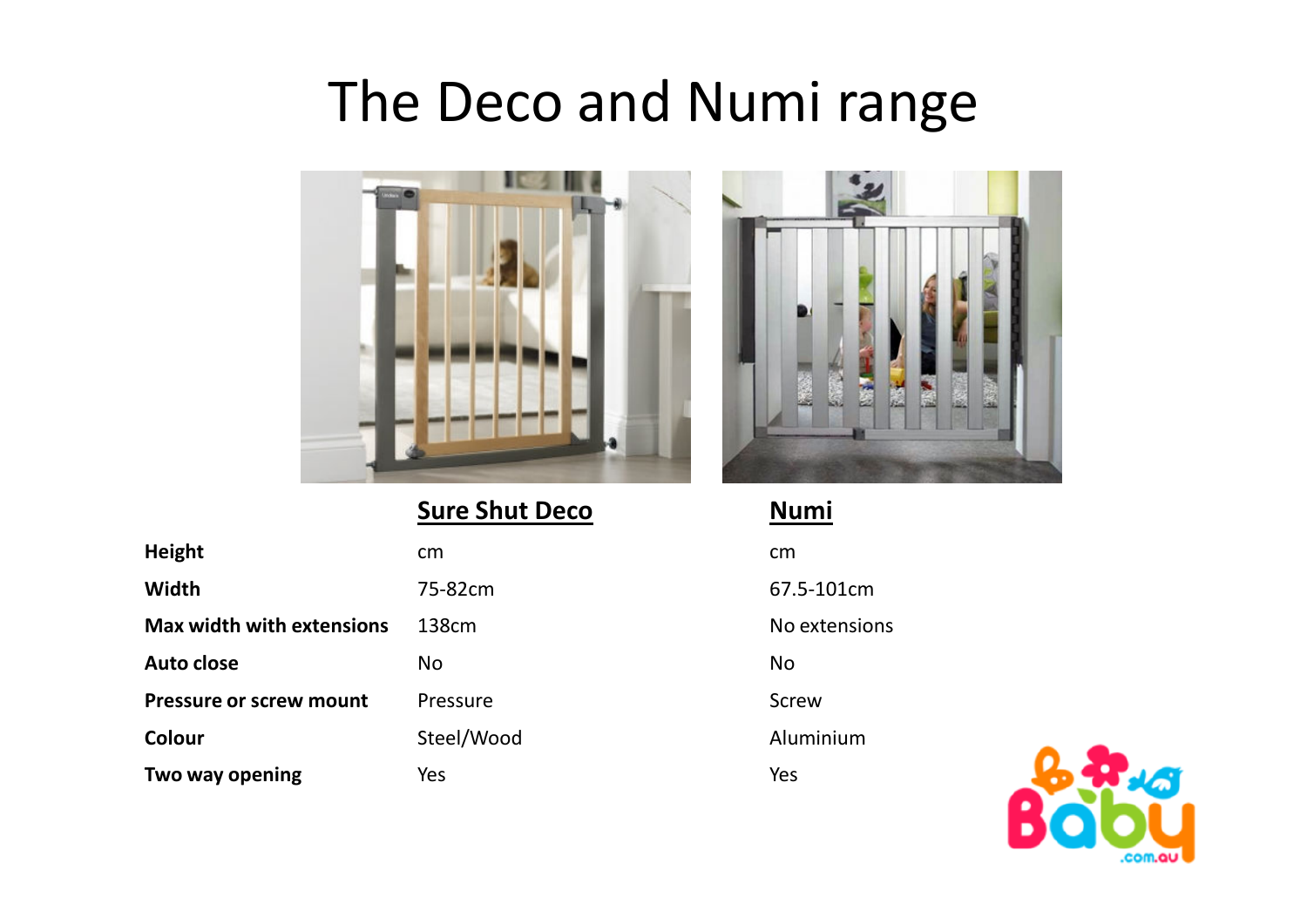### How to buy your gate and extension



Choose your gate

- Sure Shut Axis
- Sure Shut Orto
- Sure Shut Deco
- Numi



- Choose your Extension You can only have a maximum of one extension each side except a 7cm + 14cm on one side (see table below)
	- Extensions come in white for Axis & Orto or silver for Deco
	- No extensions for Numi
	- Pick the extension width for each side, either 7cm, 14cm or 28cm

| <b>Total width required</b> | Side 1 extension | Side 2 extension | <b>Alternative Configuration</b> |
|-----------------------------|------------------|------------------|----------------------------------|
| 82-89cm                     | 7 <sub>cm</sub>  | none             |                                  |
| 89-96cm                     | 14 <sub>cm</sub> | none             | 7cm extension each side          |
| 96-103cm                    | 7 <sub>cm</sub>  | 14 <sub>cm</sub> |                                  |
| 103-110cm                   | 28cm             | none             | 14cm extension each side         |
| 110-117cm                   | 7 <sub>cm</sub>  | 28cm             |                                  |
| 117-124cm                   | 14 <sub>cm</sub> | 28 <sub>cm</sub> |                                  |
| 124-131cm                   | $14cm + 7cm$     | 28cm             |                                  |
| 131-138cm                   | 28cm             | 28cm             | .com.Ql                          |